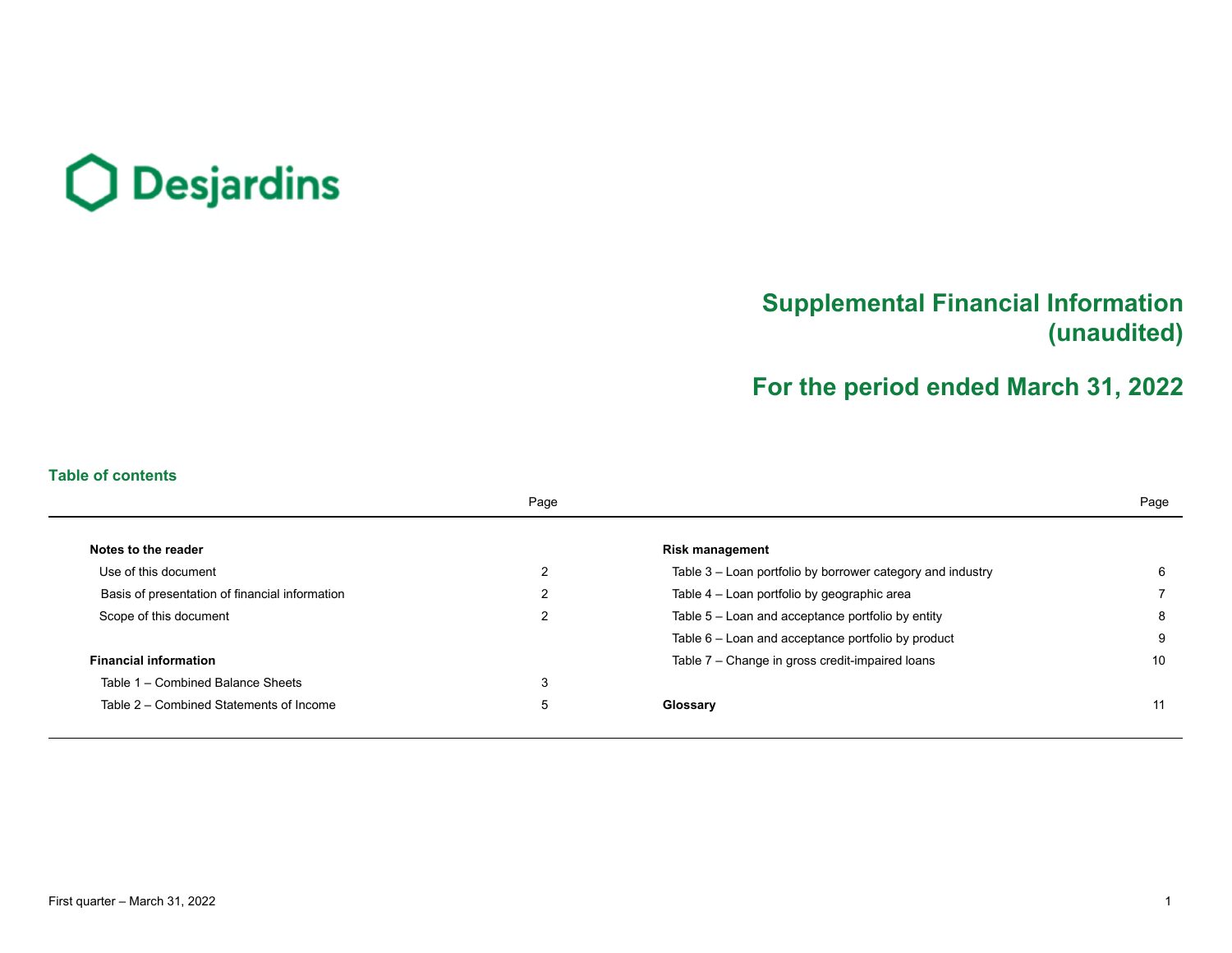# <span id="page-1-0"></span>**NOTES TO THE READER**

## **USE OF THIS DOCUMENT**

The Supplemental Financial Information (this document) is designed to support the transparency and disclosure of financial information and help readers understand Desjardins Group's financial performance. The information disclosed in this document is unaudited. This document should be used as a supplement to Desjardins Group's Interim Financial Reports and Annual Reports. These reports, which include Desiardins Group's Combined Financial Statements as well as its MD&As, are available on its website at www.desiardins.com/ca/about-us/investor-relations and on the SEDAR website at www.sedar.com (under the Desjardins Capital inc. profile for the years ended before December 31, 2021 and, since the first quarter of 2021, under the *Fédération des caisses Desjardins du Québec* profile).

## **BASIS OF PRESENTATION OF FINANCIAL INFORMATION**

The Annual and Interim Combined Financial Statements have been prepared by Desjardins Group's management in accordance with International Financial Reporting Standards (IFRS) issued by the International Accounting Standards Board (IASB) and the accounting requirements of the *Autorité des marchés financiers* (AMF) in Québec, which do not differ from IFRS. IFRS represent Canadian generally accepted accounting principles (GAAP). For further information about the accounting policies applied, see Note 2, "Significant accounting policies" to the Annual and Interim Combined Financial Statements.

Unless indicated otherwise, all amounts are in Canadian dollars.

## **SCOPE OF THIS DOCUMENT**

The information presented in this document relates to the Desjardins Group entities that are included in its accounting scope. The entities included in Desjardins Group's accounting scope of consolidation are presented in the "Scope of the Group" section of Note 2, "Significant accounting policies", to its Annual Combined Financial Statements. Data related to risks are presented to meet the disclosure requirements set out in the recommendations of the "Enhancing the Risks Disclosures of Banks" document dated October 29, 2012.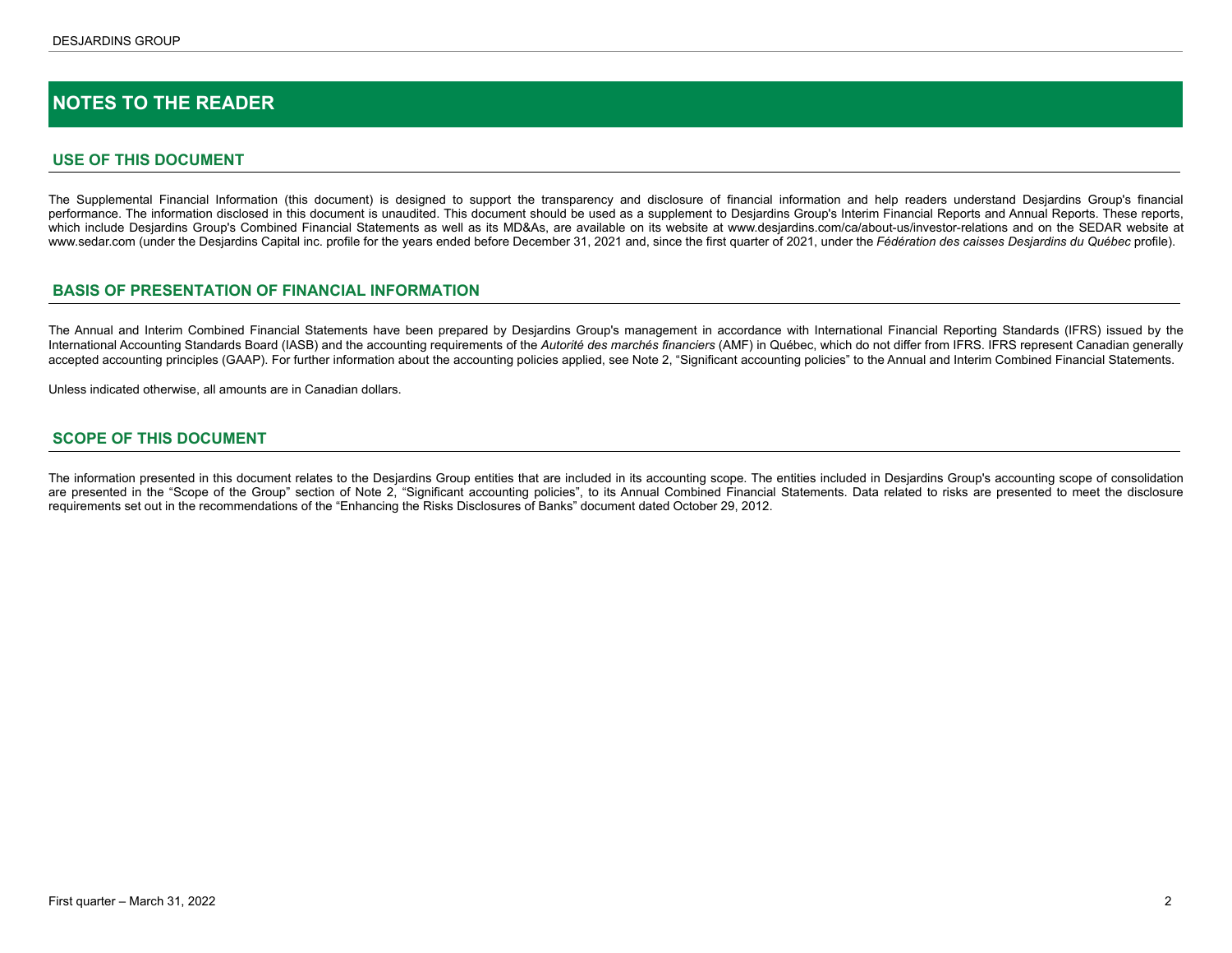# <span id="page-2-0"></span>**FINANCIAL INFORMATION**

## **Table 1 – Combined Balance Sheets**

|                                                                     |     | As at<br>March 31, | As at<br>December 31, | As at<br>September 30, |           | As at<br><b>June 30,</b> | As at<br>March 31, | As at<br>December 31,    | September 30, | As at                    | As at<br>June 30,        | As at<br>March 31, |
|---------------------------------------------------------------------|-----|--------------------|-----------------------|------------------------|-----------|--------------------------|--------------------|--------------------------|---------------|--------------------------|--------------------------|--------------------|
| (in millions of dollars)                                            |     | 2022               | 2021                  | 2021                   |           | 2021                     | 2021               | 2020                     |               | 2020                     | 2020                     | 2020               |
| <b>ASSETS</b>                                                       |     |                    |                       |                        |           |                          |                    |                          |               |                          |                          |                    |
| Cash and deposits with financial institutions                       | -\$ | 13,728 \$          | 16,328 \$             |                        | 13,645 \$ | 17,731 \$                | 19,853 \$          | 12,126 \$                |               | 8,844 \$                 | 14,496 \$                | 9,614              |
| <b>Securities</b>                                                   |     |                    |                       |                        |           |                          |                    |                          |               |                          |                          |                    |
| Securities at fair value through profit or loss                     |     | 36,409             | 39,772                | 36,985                 |           | 39,195                   | 36,542             | 34,960                   |               | 34,235                   | 34,392                   | 35,653             |
| Securities at fair value through other comprehensive income         |     | 52,518             | 53,286                | 51,950                 |           | 51,477                   | 46,862             | 52,679                   |               | 54,743                   | 42,597                   | 25,117             |
| Securities at amortized cost                                        |     | 50                 | 41                    |                        | 39        | 35                       | 25                 | 29                       |               | 275                      | 626                      | 1,462              |
|                                                                     |     | 88,977             | 93,099                | 88,974                 |           | 90,707                   | 83,429             | 87,668                   |               | 89,253                   | 77,615                   | 62,232             |
| Securities borrowed or purchased under reverse repurchase           |     |                    |                       |                        |           |                          |                    |                          |               |                          |                          |                    |
| agreements                                                          |     | 14,686             | 12,019                | 15,542                 |           | 14,345                   | 13,634             | 9,658                    |               | 9,706                    | 10,710                   | 10,565             |
| Loans                                                               |     |                    |                       |                        |           |                          |                    |                          |               |                          |                          |                    |
| Residential mortgages                                               |     | 151,494            | 149,695               | 146,615                |           | 143,741                  | 138,438            | 136,208                  |               | 134,105                  | 131,729                  | 128,419            |
| Consumer, credit card and other personal loans                      |     | 24,096             | 24,386                | 24,743                 |           | 24,859                   | 24,789             | 25,310                   |               | 25,828                   | 25,623                   | 26,181             |
| Business and government loans                                       |     | 58,883             | 57,400                | 56,466                 |           | 54,335                   | 52,688             | 51,015                   |               | 51,046                   | 50,657                   | 52,522             |
|                                                                     |     | 234,473            | 231,481               | 227,824                |           | 222,935                  | 215,915            | 212,533                  |               | 210,979                  | 208,009                  | 207,122            |
| Allowance for credit losses                                         |     | (947)              | (970)                 | (1,007)                |           | (1,002)                  | (1,064)            | (1, 112)                 |               | (1,048)                  | (1,048)                  | (878)              |
|                                                                     |     | 233,526            | 230,511               | 226,817                |           | 221,933                  | 214,851            | 211,421                  |               | 209,931                  | 206,961                  | 206,244            |
| Segregated fund net assets                                          |     | 21,848             | 22,804                | 21.678                 |           | 21,474                   | 20,662             | 19,093                   |               | 18,032                   | 17,198                   | 15,363             |
| Other assets                                                        |     |                    |                       |                        |           |                          |                    |                          |               |                          |                          |                    |
| Clients' liability under acceptances                                |     | 88                 | 268                   |                        | 210       | 90                       | 154                | 328                      |               |                          | 208                      | 82                 |
| Premiums receivable                                                 |     | 2,648              | 2,839                 | 2,956                  |           | 2,797                    | 2,641              | 2,803                    |               | 2,870                    | 2,740                    | 2,576              |
| Derivative financial instruments                                    |     | 5,293              | 5,828                 | 5,439                  |           | 5,703                    | 5,585              | 5,820                    |               | 5,846                    | 5,882                    | 6,190              |
| Amounts receivable from clients, brokers and financial institutions |     | 4,834              | 2,557                 | 4,248                  |           | 3,902                    | 5,389              | 2,499                    |               | 4,597                    | 3,710                    | 4,167              |
| Reinsurance assets                                                  |     | 1,580              | 1,582                 | 1,831                  |           | 1,867                    | 1,904              | 1,962                    |               | 1,989                    | 2,074                    | 1,862              |
| Right-of-use assets                                                 |     | 553                | 530                   |                        | 542       | 556                      | 563                | 565                      |               | 561                      | 564                      | 579                |
| Investment property                                                 |     | 929                | 926                   |                        | 918       | 922                      | 918                | 924                      |               | 937                      | 941                      | 924                |
| Property, plant and equipment                                       |     | 1,514              | 1,531                 | 1,488                  |           | 1,505                    | 1,514              | 1,541                    |               | 1,487                    | 1,485                    | 1,485              |
| Goodwill                                                            |     | 157                | 157                   |                        | 159       | 156                      | 156                | 156                      |               | 156                      | 121                      | 121                |
| Intangible assets                                                   |     | 506                | 497                   |                        | 497       | 476                      | 455                | 424                      |               | 425                      | 398                      | 382                |
| Investments in companies accounted for using the equity method      |     | 1,394              | 1,380                 | 1,311                  |           | 1,281                    | 1,238              | 1,189                    |               | 1,159                    | 1,146                    | 1,123              |
| Net defined benefits plan assets <sup>(1)</sup>                     |     | 673                | 62                    |                        | 53        | 44                       | 28                 | $\overline{\phantom{m}}$ |               | $\overline{\phantom{0}}$ | $\overline{\phantom{0}}$ |                    |
| Deferred tax assets                                                 |     | 851                | 789                   |                        | 747       | 797                      | 833                | 1,154                    |               | 1,178                    | 1,184                    | 854                |
| Other $(1)$                                                         |     | 3,351              | 3,378                 | 3,586                  |           | 2,992                    | 3,174              | 2,704                    |               | 2,916                    | 2,501                    | 2,556              |
|                                                                     |     | 24,371             | 22,324                | 23,985                 |           | 23,088                   | 24,552             | 22,069                   |               | 24,121                   | 22,954                   | 22,901             |
| <b>TOTAL ASSETS</b>                                                 | \$  | 397,136 \$         | 397.085 \$            | 390.641 \$             |           | 389,278 \$               | 376,981 \$         | 362,035 \$               |               | 359.887 \$               | 349.934 \$               | 326,919            |

 $(1)$  The information as at December 31, 2021 and prior periods has been reclassified to conform with the presentation for the current period.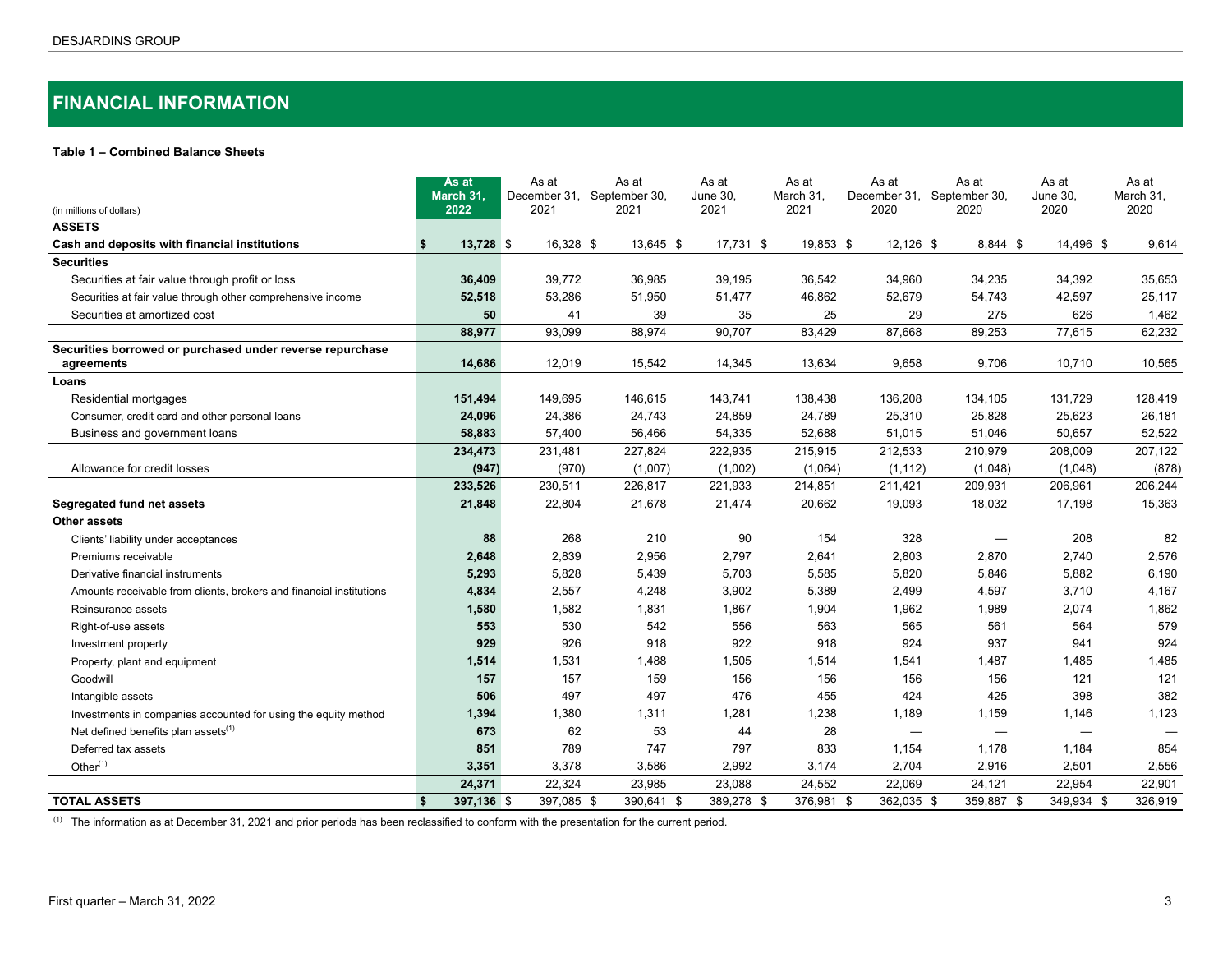# **Table 1 – Combined Balance Sheets (continued)**

|                                                                |    | As at<br>March 31, | As at<br>December 31, |            | As at<br>September 30, | As at<br>June 30, | As at<br>March 31, |            | As at<br>December 31, |            | As at<br>September 30, | As at<br>June 30, | As at<br>March 31, |
|----------------------------------------------------------------|----|--------------------|-----------------------|------------|------------------------|-------------------|--------------------|------------|-----------------------|------------|------------------------|-------------------|--------------------|
| (in millions of dollars)                                       |    | 2022               | 2021                  |            | 2021                   | 2021              | 2021               |            | 2020                  |            | 2020                   | 2020              | 2020               |
| <b>LIABILITIES AND EQUITY</b>                                  |    |                    |                       |            |                        |                   |                    |            |                       |            |                        |                   |                    |
| <b>LIABILITIES</b>                                             |    |                    |                       |            |                        |                   |                    |            |                       |            |                        |                   |                    |
| <b>Deposit</b>                                                 |    |                    |                       |            |                        |                   |                    |            |                       |            |                        |                   |                    |
| Individuals                                                    | -9 | 138,090 \$         |                       | 136,332 \$ | 134,218 \$             | 133,112 \$        |                    | 129,676 \$ |                       | 127,928 \$ | 124,541 \$             | 122,338 \$        | 113,848            |
| Business and government                                        |    | 103,586            | 101,644               |            | 105,082                | 104,706           |                    | 99,638     | 96,853                |            | 100,304                | 97,386            | 91,045             |
| Deposit-taking institutions                                    |    | 1,016              |                       | 379        | 377                    | 852               |                    | 1,605      |                       | 455        | 975                    | 546               | 602                |
|                                                                |    | 242,692            | 238,355               |            | 239,677                | 238,670           |                    | 230,919    | 225,236               |            | 225,820                | 220,270           | 205,495            |
| <b>Other liabilities</b>                                       |    |                    |                       |            |                        |                   |                    |            |                       |            |                        |                   |                    |
| Acceptances                                                    |    | 88                 |                       | 268        | 210                    | 90                |                    | 154        |                       | 328        |                        | 208               | 82                 |
| Commitments related to securities sold short                   |    | 10,930             |                       | 11,342     | 9,564                  | 10,763            |                    | 11,589     |                       | 9,353      | 8,846                  | 6,022             | 8,901              |
| Commitments related to securities lent or sold under           |    |                    |                       |            |                        |                   |                    |            |                       |            |                        |                   |                    |
| repurchase agreements                                          |    | 29,013             |                       | 31,177     | 25,572                 | 25,194            |                    | 21,883     |                       | 19,152     | 17,673                 | 19,489            | 13,416             |
| Derivative financial instruments                               |    | 6,261              |                       | 5,500      | 4,833                  | 5,216             |                    | 5,236      |                       | 4,884      | 4,095                  | 4,058             | 3,547              |
| Amounts payable to clients, brokers and financial institutions |    | 10,133             |                       | 7,938      | 9,736                  | 10,002            |                    | 11,047     |                       | 6,810      | 8,893                  | 7,780             | 9,795              |
| Lease liabilities                                              |    | 620                |                       | 596        | 608                    | 621               |                    | 631        |                       | 633        | 626                    | 627               | 639                |
| Insurance contract liabilities                                 |    | 32,432             |                       | 34,762     | 33,846                 | 33,580            |                    | 32,822     | 34,827                |            | 34,760                 | 34,455            | 31,819             |
| Segregated fund net liabilities                                |    | 21,847             |                       | 22,796     | 21,672                 | 21,468            |                    | 20,660     | 19,089                |            | 18,025                 | 17,184            | 15,352             |
| Net defined benefit plan net liabilities                       |    | 757                |                       | 1,048      | 1,366                  | 1,677             |                    | 1,877      |                       | 3,107      | 3,281                  | 3,070             | 1,384              |
| Deferred tax liabilities                                       |    | 226                |                       | 301        | 320                    | 326               |                    | 334        |                       | 372        | 375                    | 376               | 409                |
| Other                                                          |    | 7,001              |                       | 7,516      | 7,160                  | 6,528             |                    | 6,712      |                       | 6,488      | 6,610                  | 6,177             | 5,731              |
|                                                                |    | 119,308            | 123,244               |            | 114,887                | 115,465           |                    | 112,945    | 105,043               |            | 103,184                | 99,446            | 91,075             |
| <b>Subordinated notes</b>                                      |    | 1.952              |                       | 1,960      | 2,474                  | 2,424             |                    | 1,473      |                       | 1.493      | 1,465                  | 1,451             | 1,399              |
| <b>TOTAL LIABILITIES</b>                                       |    | 363,952            | 363,559               |            | 357,038                | 356,559           |                    | 345,337    | 331,772               |            | 330,469                | 321,167           | 297,969            |
| <b>EQUITY</b>                                                  |    |                    |                       |            |                        |                   |                    |            |                       |            |                        |                   |                    |
| Capital stock                                                  |    | 4,964              |                       | 4,982      | 4,999                  | 5,007             |                    | 5,016      |                       | 5,021      | 5,029                  | 5,037             | 5,041              |
| Undistributed surplus earnings                                 |    | 9,620              |                       | 1,546      | 2,645                  | 1,863             |                    | 2,369      |                       | 1,874      | 1,841                  | 1,985             | 2,000              |
| Accumulated other comprehensive income                         |    | (637)              |                       | 765        | 935                    | 1,032             |                    | 999        |                       | 1,302      | 1,183                  | 1,047             | 475                |
| Reserves                                                       |    | 18,334             |                       | 25,321     | 24,150                 | 23,978            |                    | 22,470     | 21,316                |            | 20,661                 | 20,015            | 20,753             |
| Equity - Group's share                                         |    | 32,281             |                       | 32,614     | 32,729                 | 31,880            |                    | 30,854     | 29,513                |            | 28,714                 | 28,084            | 28,269             |
| Non-controlling interests                                      |    | 903                |                       | 912        | 874                    | 839               |                    | 790        |                       | 750        | 704                    | 683               | 681                |
| <b>Total equity</b>                                            |    | 33,184             |                       | 33,526     | 33,603                 | 32,719            |                    | 31,644     | 30,263                |            | 29,418                 | 28,767            | 28,950             |
| <b>TOTAL LIABILITIES AND EQUITY</b>                            | \$ | 397,136 \$         |                       | 397,085 \$ | 390,641 \$             | 389,278 \$        |                    | 376,981 \$ | 362,035 \$            |            | 359,887 \$             | 349,934 \$        | 326,919            |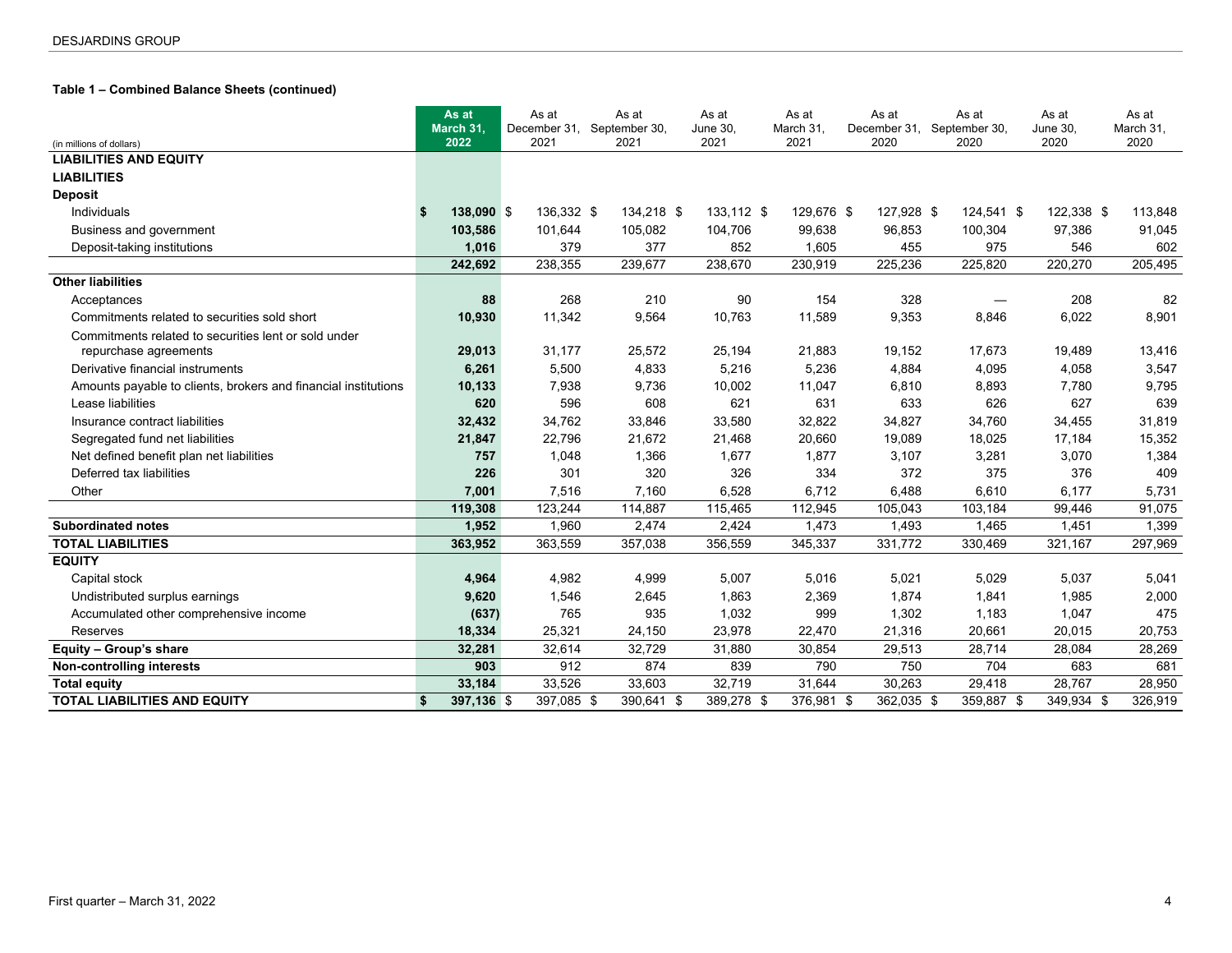## <span id="page-4-0"></span>**Table 2 – Combined Statements of Income <sup>0</sup>**

|                                                            |                       |              |               |                  | For the three-month periods ended |                  |               |                |           |
|------------------------------------------------------------|-----------------------|--------------|---------------|------------------|-----------------------------------|------------------|---------------|----------------|-----------|
|                                                            | March 31,             | December 31, | September 30, | June 30,         | March 31,                         | December 31,     | September 30, | June 30.       | March 31, |
| (in millions of dollars)                                   | 2022                  | 2021         | 2021          | 2021             | 2021                              | $2020^{(1)}$     | $2020^{(1)}$  | $2020^{(1)}$   | 2020      |
| Interest income                                            |                       |              |               |                  |                                   |                  |               |                |           |
| Loans                                                      | \$<br>$1,729$ \$      | $1,723$ \$   | 1,763 \$      | $1,730$ \$       | $1,712$ \$                        | 1,790 \$         | $1,800$ \$    | $1,753$ \$     | 1,935     |
| Securities                                                 | 143                   | 124          | 120           | 116              | 113                               | 136              | 120           | 123            | 109       |
|                                                            | 1.872                 | 1.847        | 1,883         | 1,846            | 1,825                             | 1,926            | 1,920         | 1.876          | 2,044     |
| Interest expense                                           |                       |              |               |                  |                                   |                  |               |                |           |
| Deposits                                                   | 342                   | 365          | 374           | 364              | 405                               | 440              | 431           | 494            | 645       |
| Subordinated notes and other                               | 24                    | 27           | 33            | 30               | 17                                | 31               | 25            | 14             | 46        |
|                                                            | 366                   | 392          | 407           | 394              | 422                               | 471              | 456           | 508            | 691       |
| Net interest income                                        | 1,506                 | 1,455        | 1,476         | 1,452            | 1,403                             | 1,455            | 1,464         | 1,368          | 1,353     |
| <b>Net premiums</b>                                        | 2,650                 | 3,201        | 2,905         | 2,587            | 2,585                             | 2,626            | 2,534         | 2,238          | 2,522     |
| Other income                                               |                       |              |               |                  |                                   |                  |               |                |           |
| Deposit and payment service charges                        | 104                   | 111          | 109           | 105              | 99                                | 104              | 96            | 83             | 105       |
| Lending fees and credit card service revenues              | 227                   | 168          | 198           | 182              | 187                               | 165              | 126           | 141            | 196       |
| Brokerage and investment fund services                     | 268                   | 267          | 283           | 285              | 273                               | 243              | 235           | 235            | 241       |
| Management and custodial service fees                      | 193                   | 201          | 185           | 177              | 169                               | 168              | 152           | 147            | 150       |
| Net investment income (loss)                               | (2, 336)              | 956          | (90)          | 1,055            | (1,602)                           | 646              | 304           | 2,624          | (458)     |
| Overlay approach adjustment for insurance operations       |                       |              |               |                  |                                   |                  |               |                |           |
| financial assets                                           | 153                   | (88)         | (24)          | (146)            | (146)                             | (112)            | (143)         | (299)          | 512       |
| Foreign exchange income                                    | 31                    | 29           | 34            | 28               | 30                                | 21               | 22            | 14             | 46        |
| Other                                                      | 71                    | 71           | 60            | 53               | 37                                | 48               | 14            | 58             | 29        |
|                                                            | (1, 289)              | 1,715        | 755           | 1,739            | (953)                             | 1,283            | 806           | 3,003          | 821       |
| <b>Total income</b>                                        | 2,867                 | 6,371        | 5,136         | 5,778            | 3,035                             | 5,364            | 4,804         | 6,609          | 4,696     |
| Provision for credit losses (recovery)                     | 6                     | 16           | 52            | $\overline{(3)}$ | 4                                 | 169              | 99            | 271            | 324       |
| Claims, benefits, annuities and changes in insurance       |                       |              |               |                  |                                   |                  |               |                |           |
| contract liabilities                                       | (355)                 | 3,185        | 1,713         | 2,191            | (206)                             | 1,781            | 1,775         | 3,606          | 2,071     |
| Non-interest expense <sup>(2)</sup>                        |                       |              |               |                  |                                   |                  |               |                |           |
| Salaries and employee benefits                             | 1,225                 | 1,158        | 1,046         | 1,167            | 1,066                             | 1,056            | 917           | 1,011          | 918       |
| Professional fees                                          | 261                   | 346          | 262           | 234              | 171                               | 226              | 155           | 162            | 121       |
| Technology                                                 | 224                   | 263          | 219           | 210              | 201                               | 222              | 208           | 180            | 181       |
| Commissions                                                | 219                   | 238          | 225           | 220              | 198                               | 194              | 197           | 184            | 213       |
| Occupancy costs                                            | 105                   | 106          | 96            | 101              | 103                               | 112              | 104           | 101            | 102       |
| Communications                                             | 87                    | 121          | 76            | 65               | 67                                | 85               | 65            | 63             | 77        |
| Business and capital taxes                                 | 125                   | 112          | 115           | 119              | 113                               | 103              | 104           | 107            | 104       |
| Other                                                      | 282                   | 392          | 249           | 261              | 246                               | 334              | 204           | 204            | 283       |
|                                                            | 2,528                 | 2,736        | 2,288         | 2,377            | 2,165                             | 2,332            | 1,954         | 2,012          | 1,999     |
| <b>Operating surplus earnings</b>                          | 688                   | 434          | 1,083         | 1,213            | 1,072                             | 1,082            | 976           | 720            | 302       |
| Income taxes on surplus earnings                           | 169                   | 41           | 267           | 278              | 274                               | 206              | 247           | 191            | 17        |
| Surplus earnings before member dividends                   | 519                   | 393          | 816           | 935              | 798                               | 876              | 729           | 529            | 285       |
| Member dividends                                           | 102                   | 117          | 90            | 90               | 90                                | 93               | 80            | 80             | 77        |
| Tax recovery on member dividends                           | (27)                  | (31)         | (24)          | (24)             | (24)                              | (23)             | (20)          | (22)           | (20)      |
| Net surplus earnings for the period after member dividends | 444S<br>$\frac{1}{2}$ | 307S         | 750S          | 869 \$           | 732S                              | 806 <sup>5</sup> | 669 \$        | 471S           | 228       |
| of which:                                                  |                       |              |               |                  |                                   |                  |               |                |           |
| Group's share                                              | 424S<br>\$            | 267 \$       | 716 \$        | 830 \$           | 702 \$                            | 763 \$           | 648 \$        | 464 \$         | 215       |
| Non-controlling interests' share                           | 20                    | 40           | 34            | 39               | 30                                | 43               | 21            | $\overline{7}$ | 13        |

 $(1)$  The information has been reclassified to conform with the presentation for the current period.

<sup>(2)</sup> The information for the period ended December 31, 2021 and prior periods has been reclassified to conform with the presentation for the current period.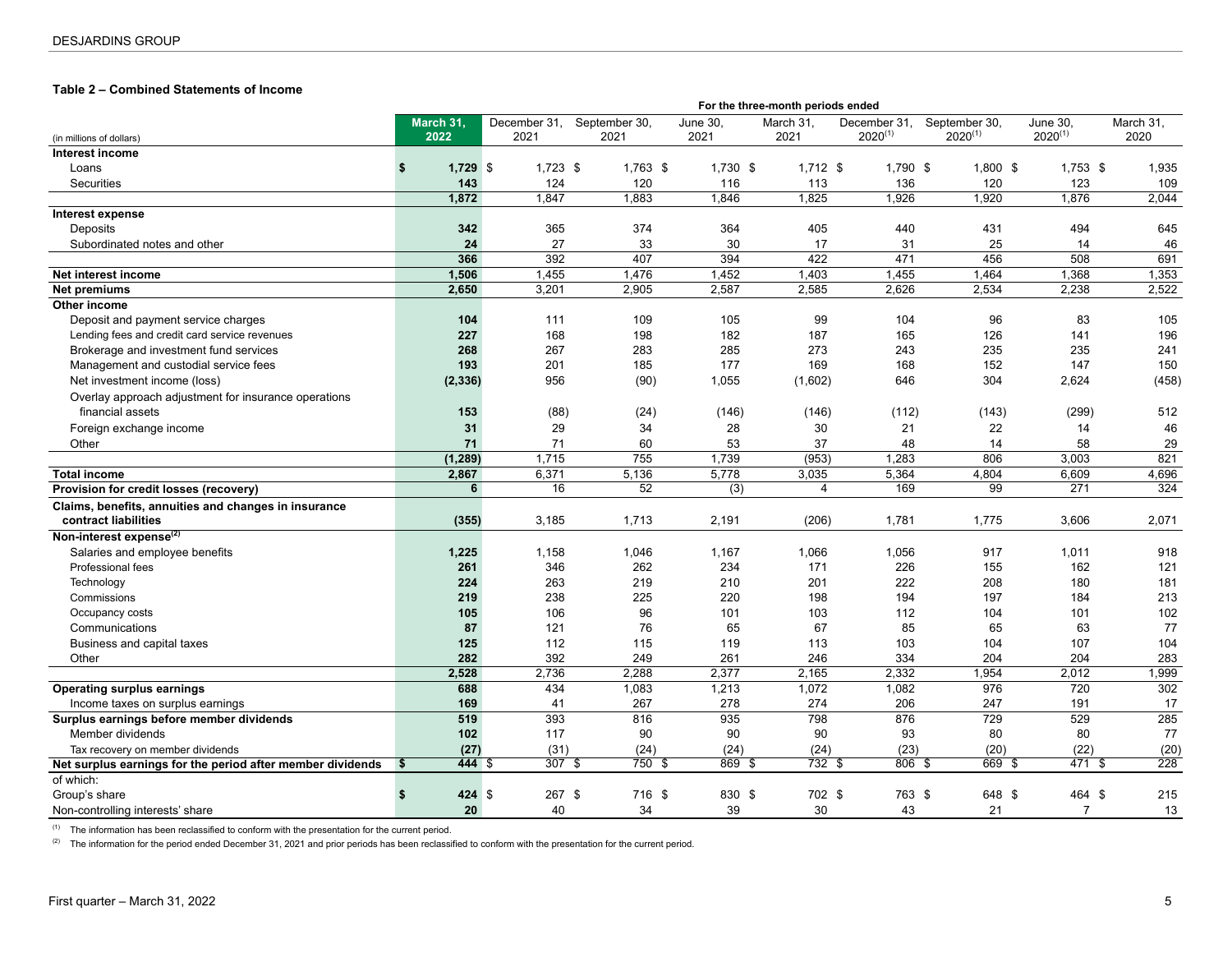# <span id="page-5-0"></span>**RISK MANAGEMENT**

# **Table 3 – Loan portfolio by borrower category and industry 7**

|                                                   | As at<br><b>March 31, 2022</b> |                                              | As at<br>December 31, 2021 |                                       | As at<br>September 30, 2021 |                                       | As at<br>June 30, 2021 |                                       | As at<br>March 31, 2021 |                                       | As at<br>December 31, 2020                                                                                                                                                          |                                       | As at<br>September 30, 2020 |                                       | As at<br>June 30, 2020 |                                       | As at<br>March 31, 2020 |                                       |
|---------------------------------------------------|--------------------------------|----------------------------------------------|----------------------------|---------------------------------------|-----------------------------|---------------------------------------|------------------------|---------------------------------------|-------------------------|---------------------------------------|-------------------------------------------------------------------------------------------------------------------------------------------------------------------------------------|---------------------------------------|-----------------------------|---------------------------------------|------------------------|---------------------------------------|-------------------------|---------------------------------------|
| (in millions of dollars)                          | <b>Gross</b><br>loans          | <b>Gross</b><br>credit-<br>impaired<br>loans | Gross<br>loans             | Gross<br>credit-<br>impaired<br>loans | Gross<br>loans              | Gross<br>credit-<br>impaired<br>loans | Gross<br>loans         | Gross<br>credit-<br>impaired<br>loans | Gross<br>loans          | Gross<br>credit-<br>impaired<br>loans | Gross<br>loans                                                                                                                                                                      | Gross<br>credit-<br>impaired<br>loans | Gross<br>loans              | Gross<br>credit-<br>impaired<br>loans | Gross<br>loans         | Gross<br>credit-<br>impaired<br>loans | Gross<br>loans          | Gross<br>credit-<br>impaired<br>loans |
| Residential mortgages                             | \$151,494                      | \$<br>202S                                   | 149,695 \$                 | 209S                                  | 146,615 \$                  | 226                                   | 143,741 \$<br>- \$     | 253                                   | 138,438 \$<br>- \$      | 323                                   | 136,208<br>\$                                                                                                                                                                       | 374 \$<br>-\$                         | 134,105                     | 366<br>- \$                           | 131,729<br>\$          | 341<br>- \$                           | 128,419<br>-\$          | 333<br>-\$                            |
| Consumer, credit card and<br>other personal loans | 24,096                         | 162                                          | 24,386                     | 148                                   | 24,743                      | 145                                   | 24,859                 | 156                                   | 24,789                  | 186                                   | 25,310                                                                                                                                                                              | 212                                   | 25,828                      | 242                                   | 25,623                 | 283                                   | 26,181                  | 284                                   |
| Public agency loans <sup>(1)</sup>                | 2,609                          | —<br>—                                       | 3,246                      |                                       | 2,662                       |                                       | 2,883                  |                                       | 3,119                   | —                                     | 3,017                                                                                                                                                                               |                                       | 4,203                       |                                       | 3,847                  |                                       | 2,455                   | -                                     |
| <b>Business loans</b>                             |                                |                                              |                            |                                       |                             |                                       |                        |                                       |                         |                                       |                                                                                                                                                                                     |                                       |                             |                                       |                        |                                       |                         |                                       |
| Agriculture                                       | 10,685                         | 111                                          | 10,534                     | 108                                   | 10,332                      | 108                                   | 10,074                 | 97                                    | 9,839                   | 111                                   | 9,738                                                                                                                                                                               | 125                                   | 10,293                      | 115                                   | 10,141                 | 133                                   | 10,074                  | 153                                   |
| Mining, oil and gas                               | 344                            | 34                                           | 338                        | 34                                    | 380                         | 35                                    | 385                    | 38                                    | 343                     | 20                                    | 389                                                                                                                                                                                 | 44                                    | 363                         | 45                                    | 426                    | $\overline{2}$                        | 457                     | $\overline{2}$                        |
| <b>Utilities</b>                                  | 927                            | —                                            | 905                        | $\overline{\phantom{m}}$              | 866                         | $\hspace{0.1mm}-\hspace{0.1mm}$       | 820                    |                                       | 816                     |                                       | 720                                                                                                                                                                                 | $\overbrace{\phantom{1232211}}$       | 718                         |                                       | 694                    | $\overline{\phantom{0}}$              | 831                     |                                       |
| Construction                                      | 5,348                          | 95                                           | 5,017                      | 92                                    | 4,924                       | 114                                   | 4,548                  | 110                                   | 4,124                   | 112                                   | 3,904                                                                                                                                                                               | 117                                   | 3,590                       | 152                                   | 3,508                  | 159                                   | 3,690                   | 131                                   |
| Manufacturing                                     | 5,087                          | 97                                           | 4,686                      | 90                                    | 4,523                       | 107                                   | 4,287                  | 105                                   | 4,292                   | 117                                   | 4,324                                                                                                                                                                               | 111                                   | 4,051                       | 119                                   | 4,122                  | 131                                   | 4,991                   | 65                                    |
| Wholesale trade                                   | 2,326                          | 17                                           | 2,097                      | 16                                    | 1,991                       | 22                                    | 1,926                  | 31                                    | 1,676                   | 33                                    | 1,568                                                                                                                                                                               | 35                                    | 1,421                       | 15                                    | 1,490                  | 15                                    | 1,772                   | 11                                    |
| Retail trade                                      | 4,161                          | 42                                           | 3.744                      | 64                                    | 3.705                       | 78                                    | 3.575                  | 77                                    | 3.646                   | 80                                    | 3,389                                                                                                                                                                               | 73                                    | 3.201                       | 79                                    | 3.245                  | 50                                    | 3,762                   | 37                                    |
| Transportation                                    | 1,383                          | 28                                           | 1.424                      | 32                                    | 1.480                       | 34                                    | 1.441                  | 36                                    | 1,349                   | 35                                    | 1,359                                                                                                                                                                               | 34                                    | 1,374                       | 33                                    | 1,346                  | 25                                    | 1,661                   | 23                                    |
| Information industry                              | 272                            | $\overline{2}$                               | 239                        | 4                                     | 268                         | $\overline{4}$                        | 276                    | 13                                    | 319                     | 13                                    | 312                                                                                                                                                                                 | 14                                    | 363                         | 3                                     | 333                    | $\overline{4}$                        | 530                     | $\overline{1}$                        |
| Finance and insurance                             | 1,190                          | $\mathbf{1}$                                 | 945                        | -1                                    | 986                         | -1                                    | 884                    | $\mathbf 1$                           | 821                     | 5                                     | 855                                                                                                                                                                                 | $\overline{1}$                        | 2,083                       | -1                                    | 2.117                  |                                       | 1,930                   | $\qquad \qquad \longleftarrow$        |
| Real estate                                       | 13,258                         | 53                                           | 13.162                     | 56                                    | 13.059                      | 44                                    | 12,067                 | 49                                    | 11.629                  | 37                                    | 10,573                                                                                                                                                                              | 43                                    | 9,162                       | 18                                    | 9.193                  | 22                                    | 9,379                   | 22                                    |
| Professional services                             | 1,421                          | 5                                            | 1,285                      | 4                                     | 1,212                       | $\overline{7}$                        | 1,099                  | 8                                     | 942                     | $\overline{7}$                        | 887                                                                                                                                                                                 | 8                                     | 875                         | 8                                     | 946                    | 5                                     | 1,186                   | $\overline{4}$                        |
| Management of<br>companies                        | 1,196                          | 10                                           | 1,148                      | 12                                    | 1,222                       | 6                                     | 1,178                  | 6                                     | 1,071                   | $\overline{7}$                        | 993                                                                                                                                                                                 | 9                                     | 858                         | $\overline{7}$                        | 858                    | $\overline{7}$                        | 922                     | $\overline{7}$                        |
| Administrative services                           | 394                            | 23                                           | 397                        | 24                                    | 390                         | 24                                    | 380                    | 30                                    | 347                     | 17                                    | 353                                                                                                                                                                                 | 13                                    | 380                         | 13                                    | 367                    | 14                                    | 395                     | 15                                    |
| Education                                         | 235                            | $\overline{7}$                               | 254                        | 5                                     | 272                         | 5                                     | 266                    | 5                                     | 249                     | 5                                     | 255                                                                                                                                                                                 | 2                                     | 298                         | $\overline{2}$                        | 307                    | 2                                     | 306                     | 3                                     |
| Health care                                       | 4.011                          | 59                                           | 4.036                      | 66                                    | 3.980                       | 74                                    | 3,825                  | 74                                    | 3.772                   | 33                                    | 3.666                                                                                                                                                                               | 35                                    | 3,779                       | 37                                    | 3.759                  | 29                                    | 3,782                   | 21                                    |
| Arts and entertainment                            | 789                            | 14                                           | 808                        | 16                                    | 799                         | 39                                    | 781                    | 40                                    | 779                     | 40                                    | 786                                                                                                                                                                                 | 19                                    | 793                         | 40                                    | 801                    | 41                                    | 877                     | 12                                    |
| Accommodation                                     | 1,910                          | 102                                          | 1.902                      | 103                                   | 1,912                       | 107                                   | 1,913                  | 90                                    | 1.886                   | 51                                    | 1,834                                                                                                                                                                               | 48                                    | 1.832                       | 35                                    | 1.819                  | 36                                    | 1,812                   | 34                                    |
| Other services                                    | 1,196                          | $\overline{7}$                               | 1,195                      | 4                                     | 1,165                       | 5                                     | 1,145                  | 8                                     | 1.078                   | $\boldsymbol{4}$                      | 1,133                                                                                                                                                                               | 6                                     | 1,163                       | 10                                    | 1,126                  | 8                                     | 1,135                   | 9                                     |
| Other businesses                                  | 141                            | $\mathbf{1}$                                 | 38                         | $\overline{\phantom{0}}$              | 338                         | $\qquad \qquad -$                     | 582                    | $\overbrace{\phantom{aaaaa}}$         | 591                     | $\overline{\phantom{0}}$              | 960                                                                                                                                                                                 | $\qquad \qquad -$                     | 246                         | $\hspace{0.1mm}-\hspace{0.1mm}$       | 212                    | $\overline{\phantom{m}}$              | 575                     | —                                     |
| <b>Total business loans</b>                       | 56.274<br>s.                   | 708 \$<br>s.                                 | 54.154 \$                  | 731 \$                                | 53.804 \$                   | 814 \$                                | 51.452 \$              | 818 \$                                | 49,569 \$               | 727 \$                                | 47.998                                                                                                                                                                              | 737 \$<br>- \$                        | 46.843 \$                   | 732 \$                                | 46.810 \$              | 683                                   | 50.067<br>- \$          | 550<br>\$                             |
| <b>Total loans</b>                                |                                |                                              |                            |                                       |                             |                                       |                        |                                       |                         |                                       | \$ 234,473 \$ 1,072 \$ 231,481 \$ 1,088 \$ 227,824 \$ 1,185 \$ 222,935 \$ 1,227 \$ 215,915 \$ 1,236 \$ 212,533 \$ 1,323 \$ 210,979 \$ 1,340 \$ 208,009 \$ 1,307 \$ 207,122 \$ 1,167 |                                       |                             |                                       |                        |                                       |                         |                                       |

 $\overline{a}$  Includes government loans.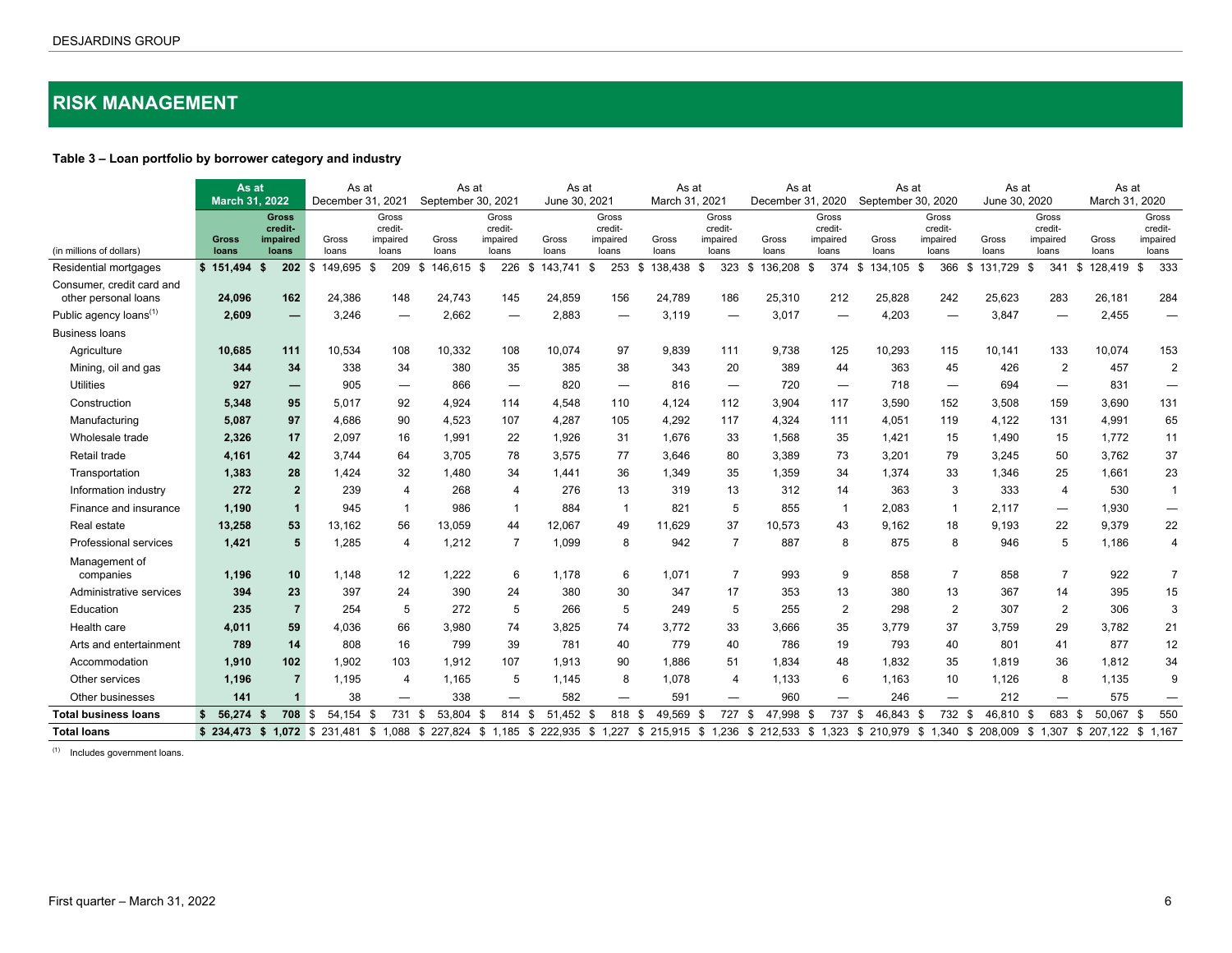# <span id="page-6-0"></span>Table 4 – Loan portfolio by geographic area

|                          | As at<br><b>March 31, 2022</b> |                          | December 31, 2021 | As at |                   | As at<br>September 30, 2021 |                   |      | As at<br>June 30, 2021 |                   |      | As at<br>March 31, 2021 |                   |
|--------------------------|--------------------------------|--------------------------|-------------------|-------|-------------------|-----------------------------|-------------------|------|------------------------|-------------------|------|-------------------------|-------------------|
|                          |                                | <b>Gross</b><br>credit-  |                   |       | Gross<br>credit-  |                             | Gross<br>credit-  |      |                        | Gross<br>credit-  |      |                         | Gross<br>credit-  |
| (in millions of dollars) | <b>Gross</b><br><b>loans</b>   | impaired<br><b>loans</b> | Gross<br>loans    |       | impaired<br>loans | Gross<br>loans              | impaired<br>loans |      | Gross<br>loans         | impaired<br>loans |      | Gross<br>loans          | impaired<br>loans |
| Canada                   |                                |                          |                   |       |                   |                             |                   |      |                        |                   |      |                         |                   |
| Québec                   | 213,536 \$                     | $926 \text{ }$ \$        | 211.082 \$        |       | 940               | \$<br>207,584 \$            | 1.023             | - \$ | 203,246 \$             | $1,046$ \$        |      | 196,772 \$              | 1,085             |
| Other Canadian provinces | 20,669                         | 146                      | 20.118            |       | 148               | 19.875                      | 162               |      | 19.307                 | 181               |      | 18.742                  | 151               |
| Total - Canada           | 234,205 \$                     | $1,072$ \$               | 231,200 \$        |       | 880.1             | 227,459 \$                  | l.185 \$          |      | 222,553 \$             | 1,227             | - \$ | 215,514 \$              | 1,236             |
| Other countries          | 268                            | –                        | 281               |       | $\hspace{0.05cm}$ | 365                         |                   |      | 382                    |                   |      | 401                     | $\hspace{0.05cm}$ |
| Total                    | 234,473 \$                     | 1,072 \$                 | 231,481 \$        |       | 880.1             | 227.824 \$                  | l.185 \$          |      | 222,935 \$             | 1.227             | -S   | 215,915 \$              | 1,236             |

|                          |    | December 31, 2020 | As at |                                       |      | September 30, 2020 | As at |                                       | June 30, 2020  | As at |                                       |      | March 31, 2020 | As at |                                       |
|--------------------------|----|-------------------|-------|---------------------------------------|------|--------------------|-------|---------------------------------------|----------------|-------|---------------------------------------|------|----------------|-------|---------------------------------------|
| (in millions of dollars) |    | Gross<br>loans    |       | Gross<br>credit-<br>impaired<br>loans |      | Gross<br>loans     |       | Gross<br>credit-<br>impaired<br>loans | Gross<br>loans |       | Gross<br>credit-<br>impaired<br>loans |      | Gross<br>loans |       | Gross<br>credit-<br>impaired<br>loans |
| Canada                   |    |                   |       |                                       |      |                    |       |                                       |                |       |                                       |      |                |       |                                       |
| Québec                   | \$ | 193,489 \$        |       | $1.133$ \$                            |      | 191.382 \$         |       | $1.099$ \$                            | 188.462 \$     |       | 1.102                                 | - \$ | 186.861 \$     |       | 968                                   |
| Other Canadian provinces |    | 18.639            |       | 190                                   |      | 18.694             |       | 237                                   | 18.644         |       | 201                                   |      | 19.338         |       | 196                                   |
| Total - Canada           |    | $$212.128$ \$     |       | 1,323                                 | - \$ | 210.076 \$         |       | $1,336$ \$                            | 207.106 \$     |       | 1,303                                 | \$   | 206,199 \$     |       | 1,164                                 |
| Other countries          |    | 405               |       |                                       |      | 903                |       |                                       | 903            |       | 4                                     |      | 923            |       | 3                                     |
| Total                    | S. | 212,533 \$        |       | 1.323                                 | - \$ | 210,979 \$         |       | $1.340$ \$                            | 208.009 \$     |       | 1.307                                 | -S   | 207,122 \$     |       | 1,167                                 |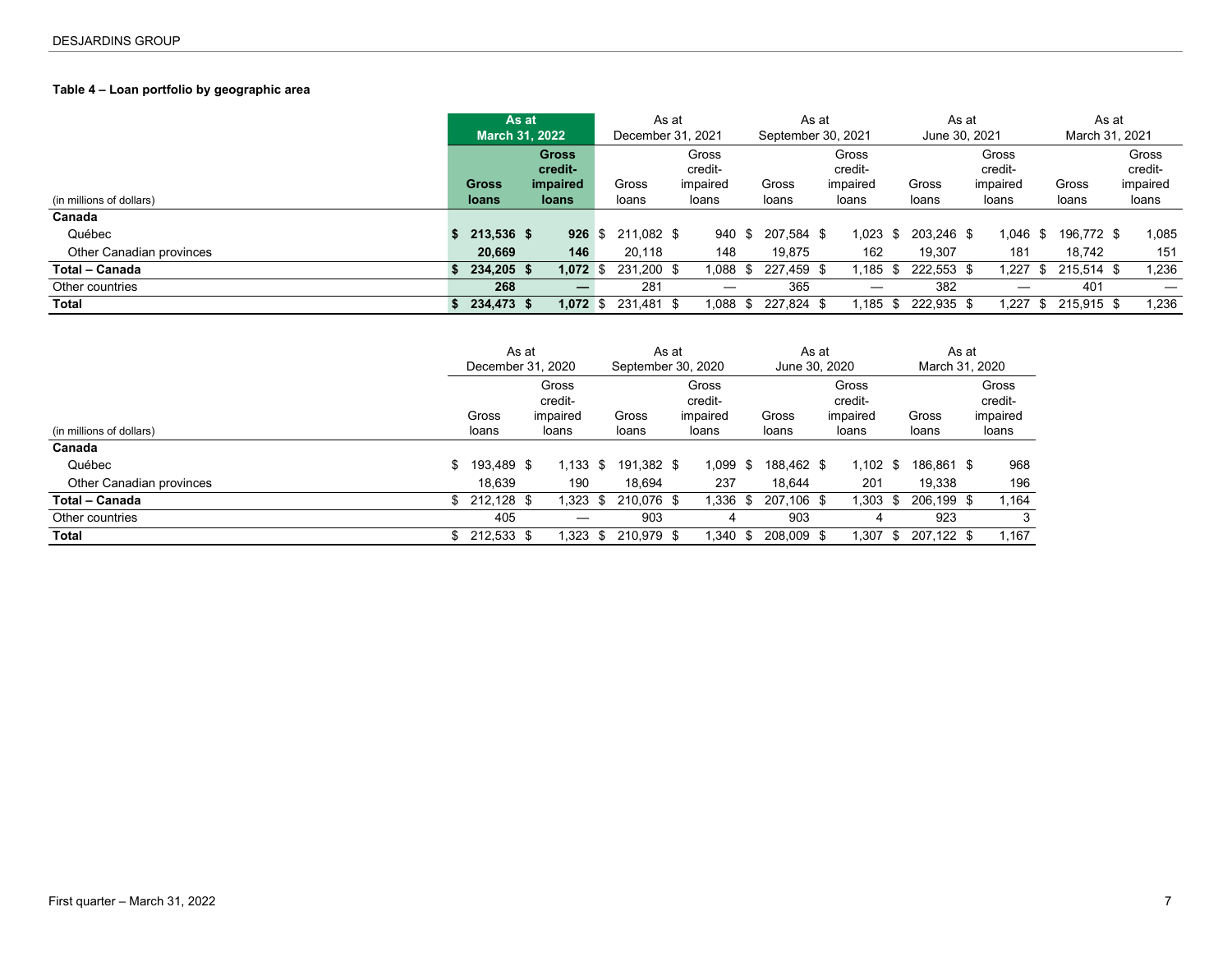# <span id="page-7-0"></span>**Table 5 – Loan and acceptance portfolio by entity**

|                                                      | As at<br><b>March 31, 2022</b> |      | As at<br>December 31, 2021 |      | As at<br>September 30, 2021 |           | As at<br>June 30, 2021 |                    | As at<br>March 31, 2021 |            |
|------------------------------------------------------|--------------------------------|------|----------------------------|------|-----------------------------|-----------|------------------------|--------------------|-------------------------|------------|
|                                                      | <b>Gross loans</b>             |      | Gross Ioans                |      | Gross Ioans                 |           | Gross Ioans            |                    | Gross Ioans             |            |
| (in millions of dollars and as percentage)           | and acceptances                |      | and acceptances            |      | and acceptances             |           | and acceptances        |                    | and acceptances         |            |
| <b>Desjardins Group</b>                              |                                |      |                            |      |                             |           |                        |                    |                         |            |
| Caisse network                                       | \$197.111                      |      | <b>84.0 % \$</b> 194.372   |      | 83.9 % \$ 190.734           | 83.6 % \$ | 186.761                |                    | 83.7 % \$ 180.198       | 83.4 %     |
| Fédération des caisses Desjardins du Québec          | 33,608                         | 14.3 | 33,662                     | 14.5 | 33,642                      | 14.8      | 32.554                 | 14.6               | 32.161                  | 14.9       |
| Desjardins Financial Security Life Assurance Company | 2,723                          | 1.2  | 2.722                      | 1.2  | 2.745                       | 1.2       | 2.867                  | 1.3                | 2,899                   | 1.3        |
| Other entities                                       | 1.119                          | 0.5  | 993                        | 0.4  | 913                         | 0.4       | 843                    | 0.4                | 811                     | 0.4        |
| <b>Total</b>                                         | \$234.561                      |      | 100.0 % \$ 231.749         |      | 100.0 % \$ 228.034          |           | 100.0 % \$ 223.025     | 100.0 % \$ 216.069 |                         | $100.0 \%$ |

|                                                      |           | As at<br>December 31, 2020     | As at<br>September 30, 2020    |                    | As at<br>June 30, 2020         |                    | As at<br>March 31, 2020        |           |
|------------------------------------------------------|-----------|--------------------------------|--------------------------------|--------------------|--------------------------------|--------------------|--------------------------------|-----------|
| (in millions of dollars and as percentage)           |           | Gross loans<br>and acceptances | Gross Ioans<br>and acceptances |                    | Gross Ioans<br>and acceptances |                    | Gross Ioans<br>and acceptances |           |
| <b>Desjardins Group</b>                              |           |                                |                                |                    |                                |                    |                                |           |
| Caisse network                                       | \$176.687 |                                | 83.0 % \$ 173.245              | 82.2 % \$          | 170.236                        |                    | 81.8 % \$ 167.054              | 80.7 %    |
| Fédération des caisses Desjardins du Québec          | 32.447    | 15.2                           | 33.842                         | 16.0               | 33.922                         | 16.3               | 35,939                         | 17.3      |
| Desjardins Financial Security Life Assurance Company | 2.948     | 1.4                            | 2,982                          | 1.4                | 3.016                          | 1.4                | 3.085                          | 1.5       |
| Other entities                                       |           | 779<br>0.4                     | 910                            | 0.4                | 1.043                          | 0.5                | 1.126                          | 0.5       |
| Total                                                | \$212.861 |                                | 100.0 % \$ 210.979             | 100.0 % \$ 208.217 |                                | 100.0 % \$ 207.204 |                                | 100.0 $%$ |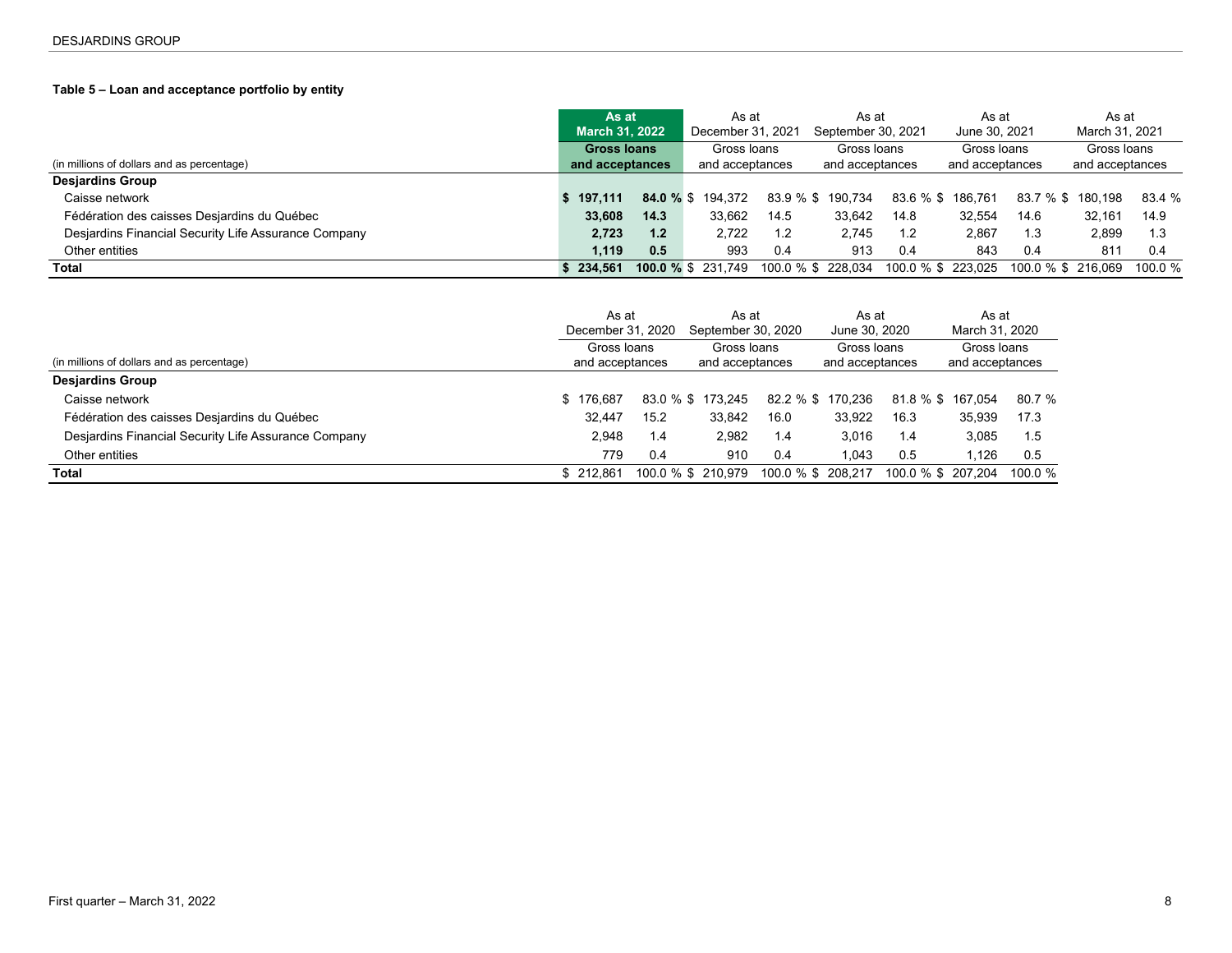## <span id="page-8-0"></span>**Table 6 – Loan and acceptance portfolio by product**

|                                                |                 |                              | <b>As at March 31, 2022</b> |               |                      |       |                    |               |                              | As at December 31, 2021 |                |         |
|------------------------------------------------|-----------------|------------------------------|-----------------------------|---------------|----------------------|-------|--------------------|---------------|------------------------------|-------------------------|----------------|---------|
|                                                | Gross loans and |                              | <b>Guaranteed or</b>        |               | <b>Gross credit-</b> |       | Gross loans and    |               | Guaranteed or                |                         | Gross credit-  |         |
| (in millions of dollars and as a percentage)   | acceptances     | insured loans <sup>(1)</sup> |                             |               | impaired loans       |       | acceptances        |               | insured loans <sup>(1)</sup> |                         | impaired loans |         |
| <b>Desjardins Group</b>                        |                 |                              |                             |               |                      |       |                    |               |                              |                         |                |         |
| Residential mortgages                          | 151.494         | 64.6 $%$ \$                  | 37.347                      | 79.3 % \$     | 202                  | 18.9% | 149.695            | 64.6 % \$     | 37.488                       | 78.4 % \$               | 209            | 19.2%   |
| Consumer, credit card and other personal loans | 24,096          | 10.3                         | 3,065                       | 6.5           | 162                  | 15.1  | 24.386             | 10.5          | 3.071                        | 6.4                     | 148            | 13.6    |
| Business and government loans                  | 58.971          | 25.1                         | 6.694                       | 14.2          | 708                  | 66.0  | 57.668             | 24.9          | 7.259                        | 15.2                    | 731            | 67.2    |
| Total                                          | 234.561         | $100.0 \%$ \$                | 47.106                      | $100.0 \%$ \$ | 1.072                |       | 100.0 % \$ 231.749 | $100.0 \%$ \$ | 47.818                       | $100.0 \%$ \$           | .088           | 100.0 % |

|                                                |                                |         |                                               | As at September 30, 2021 |                                 |               |                                |               | As at June 30, 2021                           |               |                                 |         |
|------------------------------------------------|--------------------------------|---------|-----------------------------------------------|--------------------------|---------------------------------|---------------|--------------------------------|---------------|-----------------------------------------------|---------------|---------------------------------|---------|
| (in millions of dollars and as a percentage)   | Gross loans and<br>acceptances |         | Guaranteed or<br>insured loans <sup>(1)</sup> |                          | Gross credit-<br>impaired loans |               | Gross loans and<br>acceptances |               | Guaranteed or<br>insured loans <sup>(1)</sup> |               | Gross credit-<br>impaired loans |         |
| <b>Desjardins Group</b>                        |                                |         |                                               |                          |                                 |               |                                |               |                                               |               |                                 |         |
| Residential mortgages                          | 146.615                        | 64.2 %  | 37.628                                        | 78.0 % \$                | 226                             | $19.1\%$ \$   | 143.741                        | 64.5 % \$     | 37.996                                        | 78.5 % \$     | 253                             | 20.6 %  |
| Consumer, credit card and other personal loans | 24,743                         | 10.9    | 3.122                                         | 6.5                      | 145                             | 12.2          | 24.859                         | 11.1          | 3,274                                         | 6.8           | 156                             | 12.7    |
| Business and government loans                  | 56.676                         | 24.9    | 7.447                                         | 15.5                     | 814                             | 68.7          | 54.425                         | 24.4          | 7.140                                         | 14.7          | 818                             | 66.     |
| <b>Total</b>                                   | 228.034                        | 100.0 % | 48.197                                        | $100.0 \%$ \$            | .185                            | $100.0 \%$ \$ | 223.025                        | $100.0 \%$ \$ | 48.410                                        | $100.0 \%$ \$ | .227                            | 100.0 % |

|                                                |                                |                     | As at March 31, 2021                 |            |                                 |              |                                |               |                                               | As at December 31, 2020 |                                 |         |
|------------------------------------------------|--------------------------------|---------------------|--------------------------------------|------------|---------------------------------|--------------|--------------------------------|---------------|-----------------------------------------------|-------------------------|---------------------------------|---------|
| (in millions of dollars and as a percentage)   | Gross loans and<br>acceptances |                     | Guaranteed or<br>insured loans $(1)$ |            | Gross credit-<br>impaired loans |              | Gross loans and<br>acceptances |               | Guaranteed or<br>insured loans <sup>(1)</sup> |                         | Gross credit-<br>impaired loans |         |
| <b>Desjardins Group</b>                        |                                |                     |                                      |            |                                 |              |                                |               |                                               |                         |                                 |         |
| Residential mortgages                          | 138.438                        | 37.529<br>64.0 % \$ |                                      | 78.1 % \$  | 323                             | $26.2 \%$ \$ | 136.208                        | 64.0 % \$     | 37.823                                        | 78.6 % \$               | 374                             | 28.3 %  |
| Consumer, credit card and other personal loans | 24.789                         | 11.5                | 3.351                                | 7.0        | 186                             | 15.0         | 25.310                         | 11.9          | 3,319                                         | 6.9                     | 212                             | 16.0    |
| Business and government loans                  | 52.842                         | 24.5                | 7.141                                | 14.9       | 727                             | 58.8         | 51.343                         | 24.1          | 6,962                                         | 14.5                    | 737                             | 55.7    |
| <b>Total</b>                                   | 216.069                        | 100.0 % \$          | 48.021                               | 100.0 % \$ | .236                            | 100.0 % \$   | 212.861                        | $100.0 \%$ \$ | 48.104                                        | $100.0 \%$ \$           | .323                            | 100.0 % |

| (in millions of dollars and as a percentage)   |  | As at September 30, 2020       |               |                                               |               |                                 |                   | As at June 30, 2020            |               |                                               |               |                                 |         |  |  |
|------------------------------------------------|--|--------------------------------|---------------|-----------------------------------------------|---------------|---------------------------------|-------------------|--------------------------------|---------------|-----------------------------------------------|---------------|---------------------------------|---------|--|--|
|                                                |  | Gross loans and<br>acceptances |               | Guaranteed or<br>insured loans <sup>(1)</sup> |               | Gross credit-<br>impaired loans |                   | Gross loans and<br>acceptances |               | Guaranteed or<br>insured loans <sup>(1)</sup> |               | Gross credit-<br>impaired loans |         |  |  |
| <b>Desjardins Group</b>                        |  |                                |               |                                               |               |                                 |                   |                                |               |                                               |               |                                 |         |  |  |
| Residential mortgages                          |  | 134.105                        | $63.6%$ \$    | 38.051                                        | 78.5 % \$     | 366                             | 27.3 % \$ 131.729 |                                | 63.3 % \$     | 37.986                                        | 79.1 % \$     | 34'                             | 26.0 %  |  |  |
| Consumer, credit card and other personal loans |  | 25,828                         | 12.2          | 3.207                                         | 6.6           | 242                             | 18.7              | 25,623                         | 12.3          | 3.292                                         | 6.9           | 283                             | 21.7    |  |  |
| Business and government loans                  |  | 51.046                         | 24.2          | 7.205                                         | 14.9          | 732                             | 54.6              | 50.865                         | 24.4          | 6.714                                         | 14.0          | 683                             | 52.3    |  |  |
| Total                                          |  | 210.979                        | $100.0 \%$ \$ | 48.463                                        | $100.0 \%$ \$ | .340                            | 100.0 % \$        | 208.217                        | $100.0 \%$ \$ | 47.992                                        | $100.0 \%$ \$ | .307                            | 100.0 % |  |  |

|                                                | As at March 31, 2020 |                                |             |                                               |               |                                 |        |  |  |  |  |
|------------------------------------------------|----------------------|--------------------------------|-------------|-----------------------------------------------|---------------|---------------------------------|--------|--|--|--|--|
| (in millions of dollars and as a percentage)   |                      | Gross loans and<br>acceptances |             | Guaranteed or<br>insured loans <sup>(1)</sup> |               | Gross credit-<br>impaired loans |        |  |  |  |  |
| <b>Desjardins Group</b>                        |                      |                                |             |                                               |               |                                 |        |  |  |  |  |
| Residential mortgages                          |                      | 128.419                        | 62.0 $%$ \$ | 37.283                                        | 78.3 % \$     | 333                             | 28.6 % |  |  |  |  |
| Consumer, credit card and other personal loans |                      | 26.181                         | 12.6        | 3.277                                         | 6.9           | 284                             | 24.3   |  |  |  |  |
| Business and government loans                  |                      | 52.604                         | 25.4        | 7.019                                         | 14.8          | 550                             | 47.1   |  |  |  |  |
| Total                                          |                      | 207.204                        | 100.0 % \$  | 47.579                                        | $100.0 \%$ \$ | 1.167                           | 100.0% |  |  |  |  |

(1) Loans fully or partially guaranteed or insured by a public insurer or a government (excluding private insurers).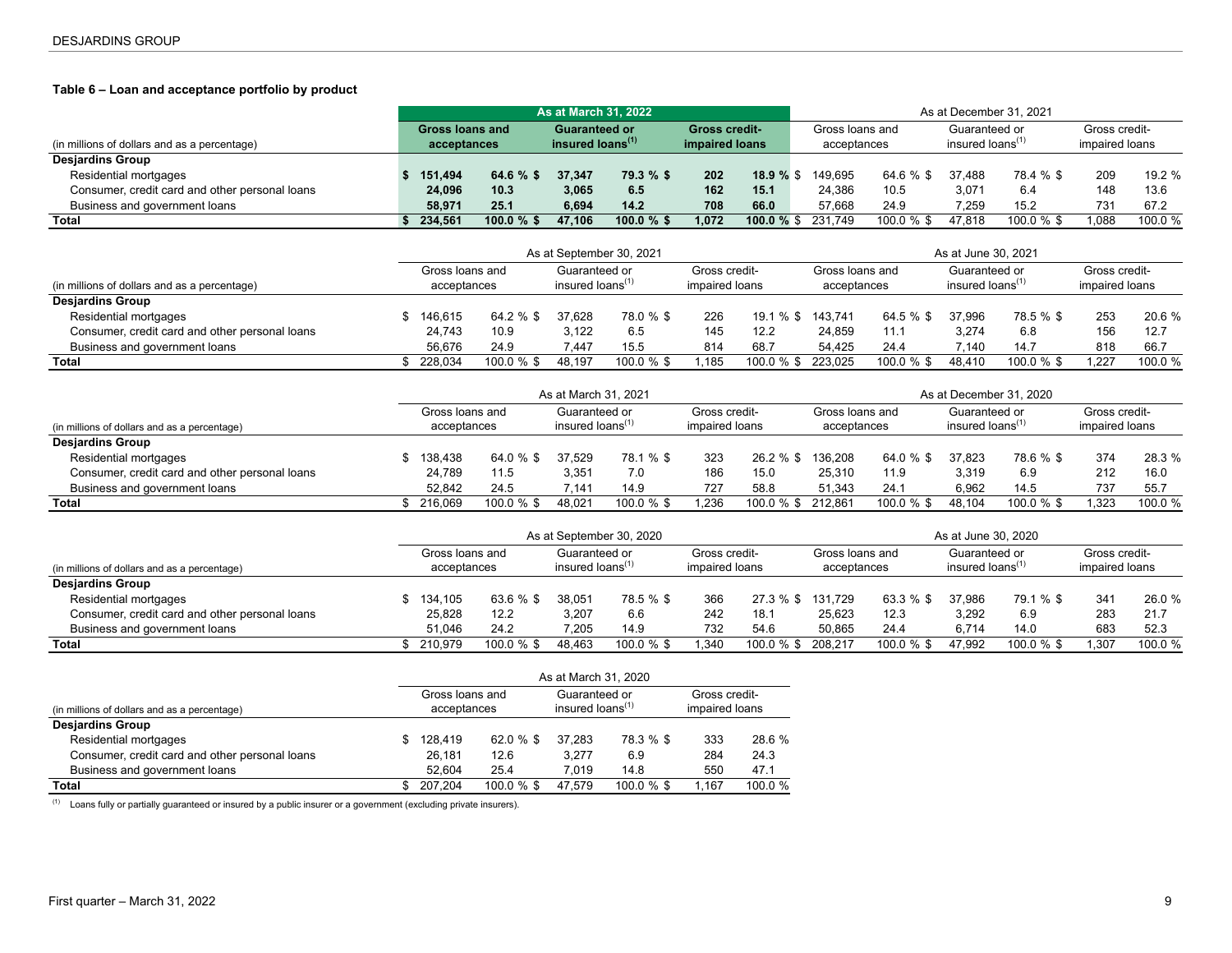## <span id="page-9-0"></span>**Table 7 – Change in gross credit-impaired loans**

|                                                               | For the three-month periods ended |            |              |               |         |            |  |           |  |
|---------------------------------------------------------------|-----------------------------------|------------|--------------|---------------|---------|------------|--|-----------|--|
|                                                               | March 31.                         |            | December 31. | September 30. |         | June 30.   |  | March 31, |  |
| (in millions of dollars)                                      |                                   | 2022       | 2021         | 2021          |         | 2021       |  | 2021      |  |
| Gross credit-impaired loans at the beginning of the period    |                                   | $1,088$ \$ | 1,185\$      |               | 1,227   | 1,236 \$   |  | 1,323     |  |
| Gross loans that became credit-impaired since the last period |                                   | 625        | 579          |               | 546     | 679        |  | 608       |  |
| Loans returned to unimpaired status                           |                                   | (592)      | (618)        |               | (534)   | (616)      |  | (699)     |  |
| Write-offs and recoveries                                     |                                   | (49)       | (55)         |               | (47)    | (58)       |  | (56)      |  |
| Other changes                                                 |                                   |            | (3)          |               | (7)     | (14)       |  | 60        |  |
| Gross credit-impaired loans at the end of the period          |                                   | $1,072$ \$ | $1,088$ \$   |               | 1,185\$ | $1,227$ \$ |  | 1,236     |  |

|                                                               | For the three-month periods ended |              |               |  |          |           |  |  |
|---------------------------------------------------------------|-----------------------------------|--------------|---------------|--|----------|-----------|--|--|
|                                                               | December 31,                      |              | September 30, |  | June 30. | March 31. |  |  |
| (in millions of dollars)                                      |                                   | 2020<br>2020 |               |  | 2020     | 2020      |  |  |
| Gross credit-impaired loans at the beginning of the period    |                                   | $1,340$ \$   | 1,307 \$      |  | 1,167 \$ | 1,142     |  |  |
| Gross loans that became credit-impaired since the last period |                                   | 851          | 440           |  | 634      | 483       |  |  |
| Loans returned to unimpaired status                           |                                   | (772)        | (325)         |  | (366)    | (407)     |  |  |
| Write-offs and recoveries                                     |                                   | (114)        | (89)          |  | (88)     | (105)     |  |  |
| Other changes                                                 |                                   | 18           |               |  | (40)     | 54        |  |  |
| Gross credit-impaired loans at the end of the period          |                                   | 1.323 \$     | $1,340$ \$    |  | 1.307 \$ | l.167     |  |  |